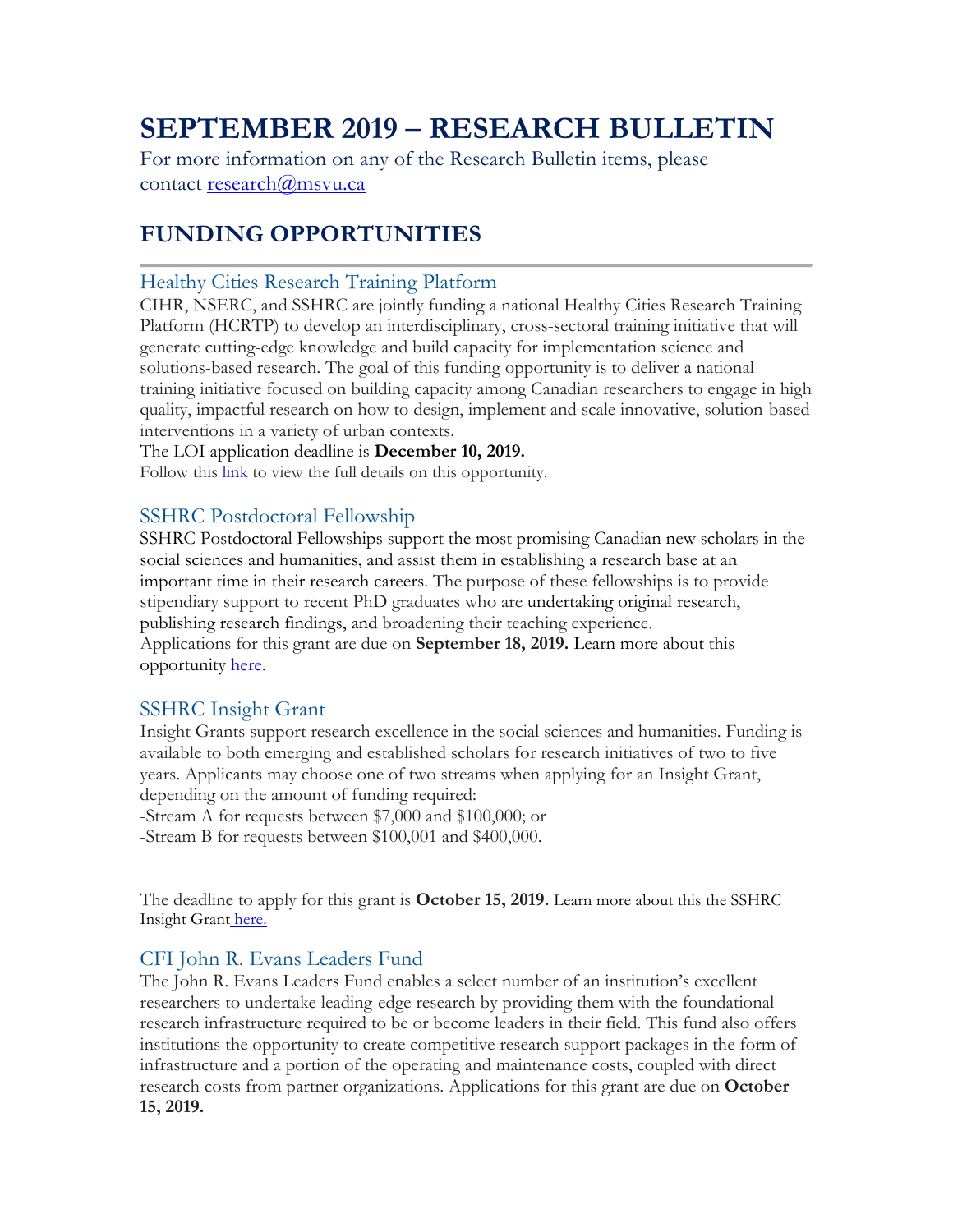Learn more about this opportunity here.

# MSVU Upcoming Internal Grant Deadlines

The following internal grant applications are due on **October 15, 2019**: -Standard Grant -Salary-Based -Book Launches -Aid to Scholarly Publications and Communications

For instructions and applications forms for the internal grants, please visit our internal grants webpage.

# **CALLS FOR PAPERS AND APPLICATIONS**

#### NSERC Indigenous Student Ambassadors

The NSERC Indigenous Student Ambassadors (NISA) grant aims to engage Indigenous students and fellows in promoting interest and participation in the natural sciences and engineering (NSE) by visiting Canada's Indigenous communities and schools and sharing their research and education experiences or participating in science promotion events and activities. There are no fixed deadlines for this grant. Applications must be made at least two months before the start of a proposed outreach activity.

To learn more about this opportunity, please click here.

# **EVENTS**

#### Cybersecurity Lunch and Learn

Join us on Tuesday, **October 8th 2019** in Seton 404 from 12:30 pm- 2:00 pm for presentations on privacy, securing your research data, and more!

#### CIHR Information Session for Students on Award in Health Research

CIHR will be offering interactive information sessions to students and institution staff about CIHR award programs, including relevant policies, tips for applicants and guidelines on how to submit an application (including the harmonized Canada Graduate Scholarships – Doctoral program). Webinars are offered in both French and English. Please visit their website to register for the session in the language of your choice.

| Date, Time & Duration | Language<br>Session | Event<br>password |
|-----------------------|---------------------|-------------------|
| September 9, 2019     | English             | THR               |